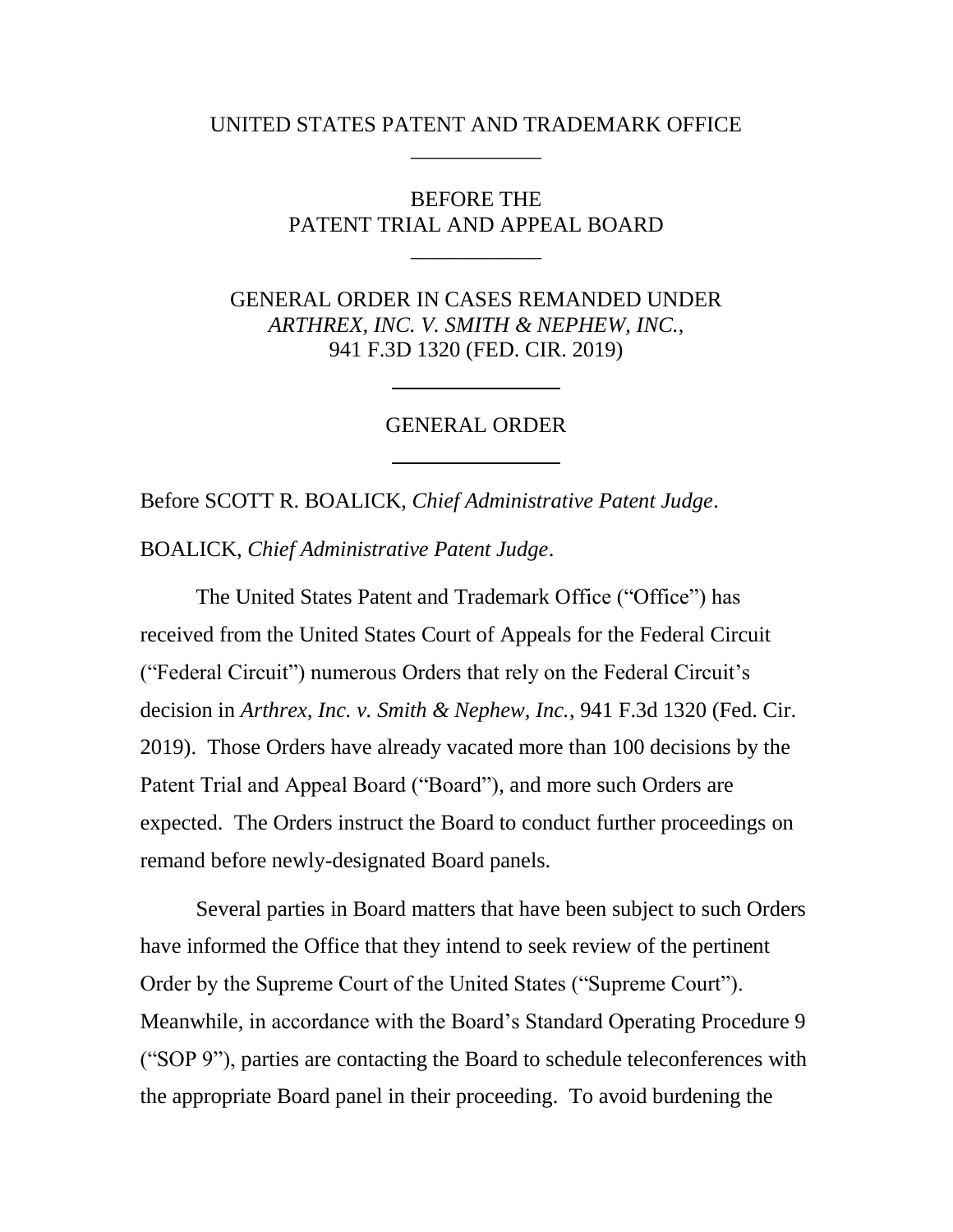### General Order Regarding *Arthrex*-Related Remands

Office and the parties until all appellate rights have been exhausted, I exercise my discretion to: (1) suspend the requirements in SOP 9 in cases remanded by the Federal Circuit under *Arthrex*; and (2) hold all such cases in administrative abeyance until the Supreme Court acts on a petition for certiorari or the time for filing such petitions expires.

# ORDER

It is therefore ORDERED that the following matters are held in abeyance:

- 1. App. Ser. No. 95/001,679
- 2. App. Ser. No. 95/001,754
- 3. App. Ser. No. 95/001,792
- 4. App. Ser. No. 95/001,851
- 5. CBM2017-00064
- 6. CBM2017-00065
- 7. CBM2017-00066
- 8. CBM2017-00067
- 9. CBM2018-00034
- 10. IPR2014-01235
- 11. IPR2015-00249
- 12. IPR2015-01046
- 13. IPR2015-01047
- 14. IPR2016-00693
- 15. IPR2016-00957
- 16. IPR2016-01542
- 17. IPR2016-01621
- 18. IPR2016-01622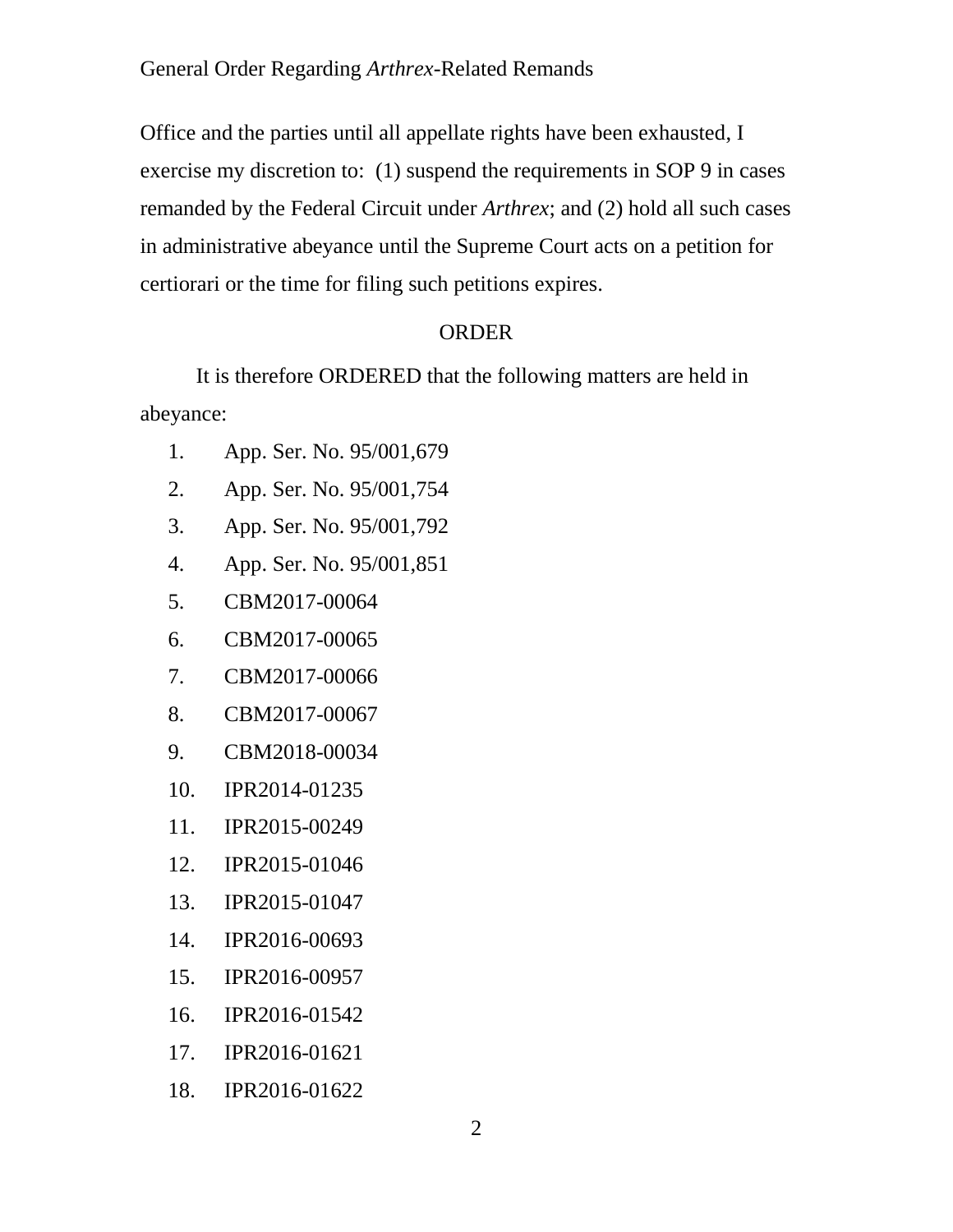- 19. IPR2016-01756
- 20. IPR2017-01218
- 21. IPR2017-00058
- 22. IPR2017-00116
- 23. IPR2017-00198
- 24. IPR2017-00275
- 25. IPR2017-00350
- 26. IPR2017-00351
- 27. IPR2017-00352
- 28. IPR2017-00353
- 29. IPR2017-00524
- 30. IPR2017-00901
- 31. IPR2017-00950
- 32. IPR2017-00951
- 33. IPR2017-00952
- 34. IPR2017-01048
- 35. IPR2017-01049
- 36. IPR2017-01050
- 37. IPR2017-01256
- 38. IPR2017-01391
- 39. IPR2017-01392
- 40. IPR2017-01393
- 41. IPR2017-01405
- 42. IPR2017-01406
- 43. IPR2017-01409
- 44. IPR2017-01410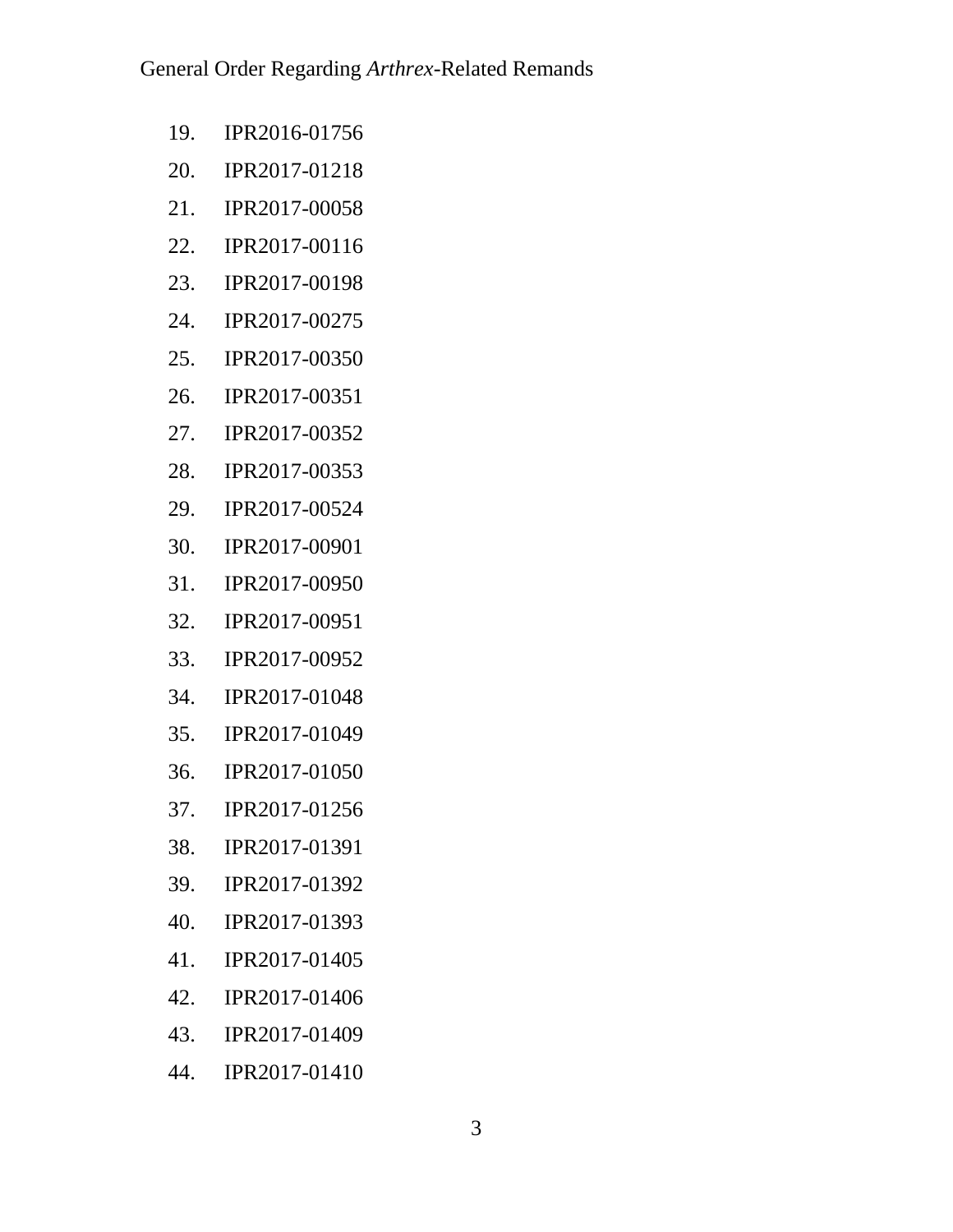- 45. IPR2017-01500
- 46. IPR2017-01707
- 47. IPR2017-01714
- 48. IPR2017-01735
- 49. IPR2017-01736
- 50. IPR2017-01737
- 51. IPR2017-01797
- 52. IPR2017-01798
- 53. IPR2017-01799
- 54. IPR2017-01800
- 55. IPR2017-01801
- 56. IPR2017-01802
- 57. IPR2017-01919
- 58. IPR2017-02131
- 59. IPR2017-02132
- 60. IPR2017-02136
- 61. IPR2017-02138
- 62. IPR2017-02158
- 63. IPR2018-00522
- 64. IPR2018-00864
- 65. IPR2018-00044
- 66. IPR2018-00187
- 67. IPR2018-00200
- 68. IPR2018-00205
- 69. IPR2018-00206
- 70. IPR2018-00207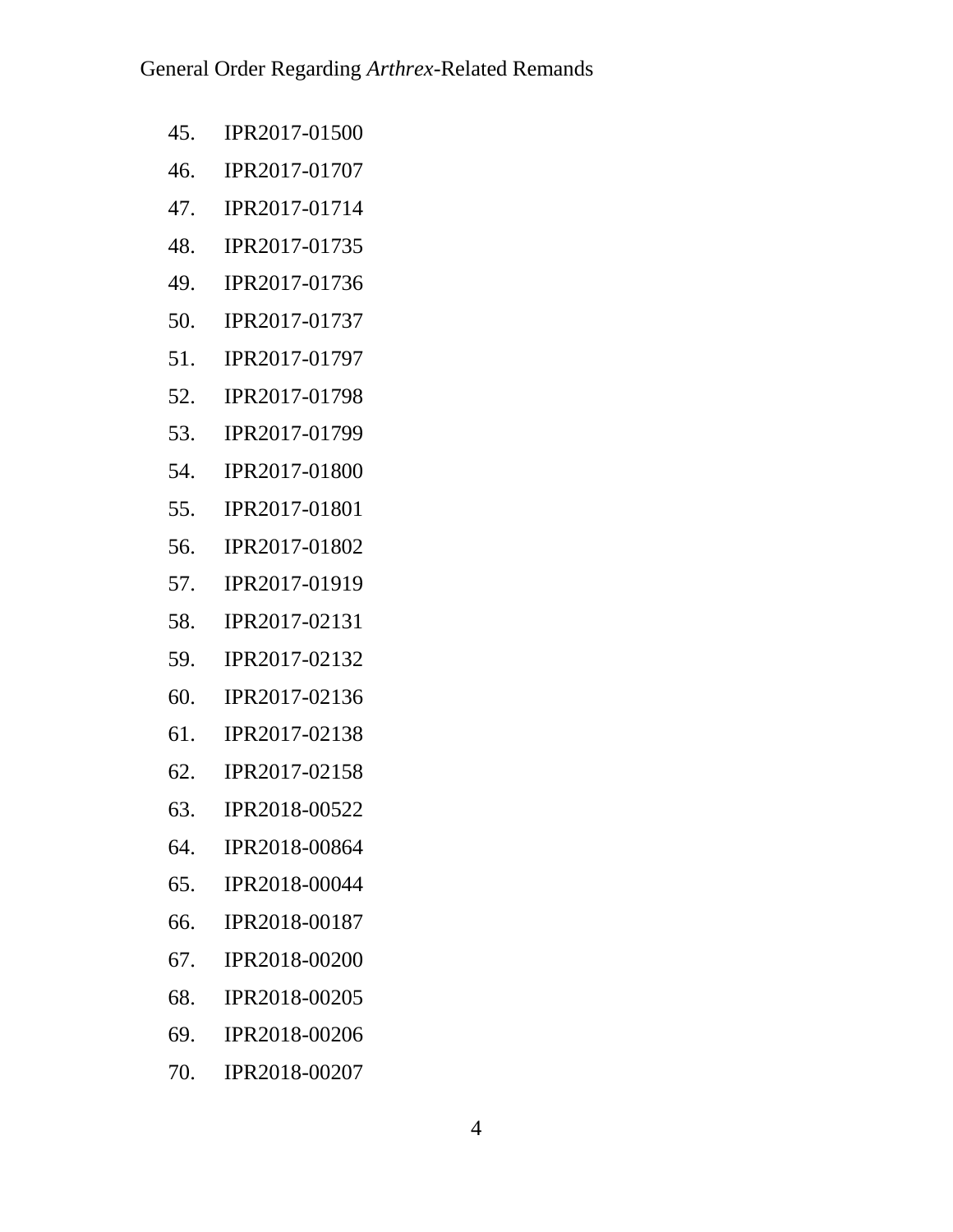- 71. IPR2018-00208
- 72. IPR2018-00272
- 73. IPR2018-00312
- 74. IPR2018-00329
- 75. IPR2018-00333
- 76. IPR2018-00336
- 77. IPR2018-00338
- 78. IPR2018-00339
- 79. IPR2018-00342
- 80. IPR2018-00343
- 81. IPR2018-00369
- 82. IPR2018-00374
- 83. IPR2018-00375
- 84. IPR2018-00404
- 85. IPR2018-00458
- 86. IPR2018-00486
- 87. IPR2018-00529
- 88. IPR2018-00571
- 89. IPR2018-00599
- 90. IPR2018-00680
- 91. IPR2018-00870
- 92. IPR2018-00871
- 93. IPR2018-00872
- 94. IPR2018-00873
- 95. IPR2018-00874
- 96. IPR2018-00875